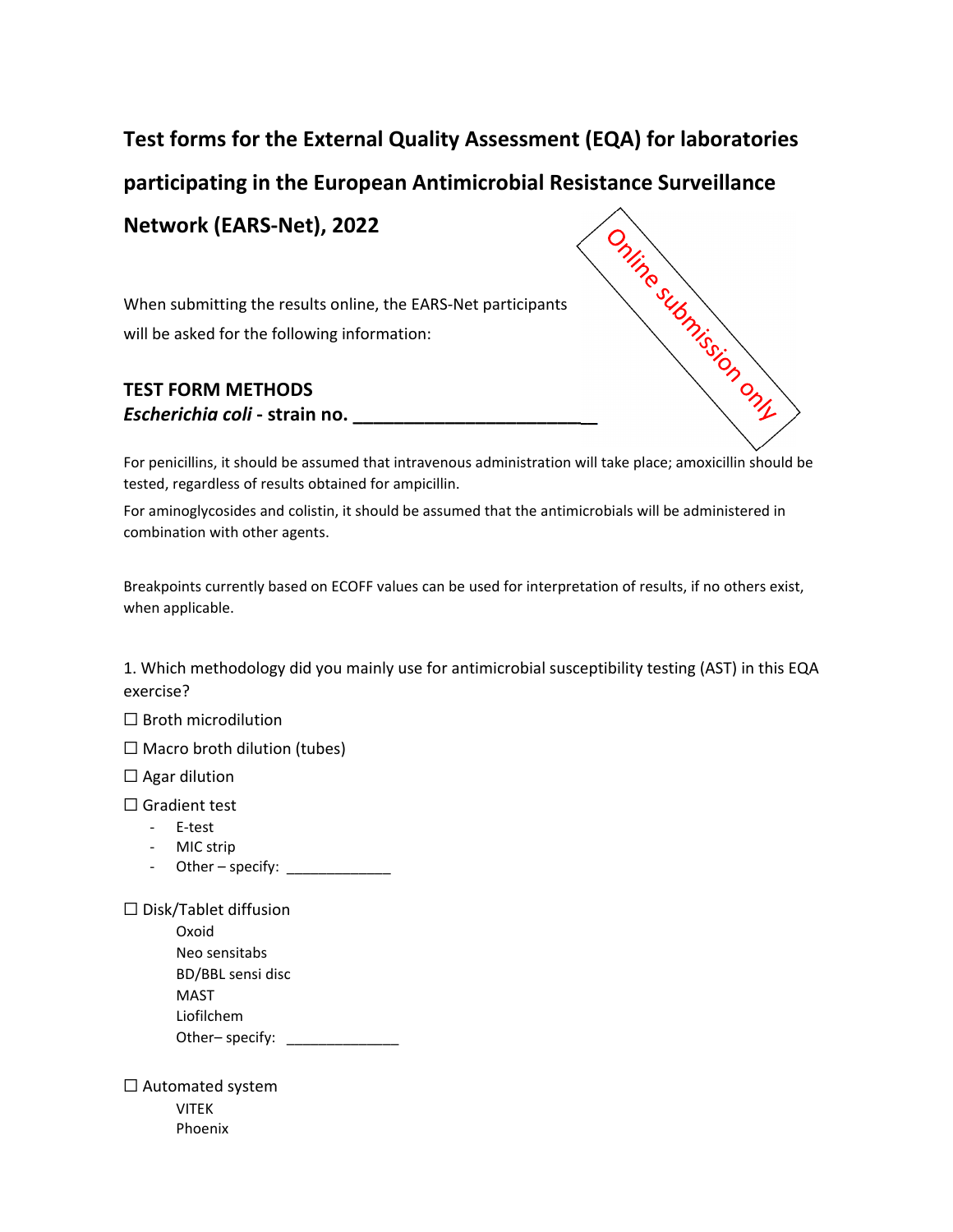

Microscan Walkaway Other – specify:  $\frac{1}{2}$ 

☐ Other If other, please specify: \_\_\_\_\_\_\_\_\_\_\_\_\_\_\_\_

2. Which standard/guideline did you use when performing AST?

☐ EUCAST

☐ Other

If other, please specify: \_\_\_\_\_\_\_\_\_\_\_\_\_\_\_\_\_\_\_\_\_\_\_\_\_\_\_\_\_\_\_\_\_\_\_\_\_\_\_\_\_\_\_\_\_\_\_\_\_\_\_\_\_\_\_\_\_\_\_\_

3. Would you normally send this (invasive!) strain to a reference or other laboratory? Yes/No

4. Please change method for the relevant antibiotic(s) if it differs from the chosen method in question 1. The result will by default be set to the information provided in question 1.

| <b>Antimicrobial</b>        | <b>Method</b> |
|-----------------------------|---------------|
| Amikacin                    |               |
| Amoxicillin                 |               |
| Amoxicillin-clavulanic acid |               |
| Ampicillin                  |               |
| Cefepime                    |               |
| Cefotaxime                  |               |
| Ceftazidime                 |               |
| Ceftriaxone                 |               |
| Ciprofloxacin               |               |
| Colistin                    |               |
| Ertapenem                   |               |
| Gentamicin                  |               |
| Imipenem                    |               |
| Levofloxacin                |               |
| Meropenem                   |               |
| Moxifloxacin                |               |
| Ofloxacin                   |               |
| Piperacillin-tazobactam     |               |
| Tigecycline                 |               |
| Tobramycin                  |               |